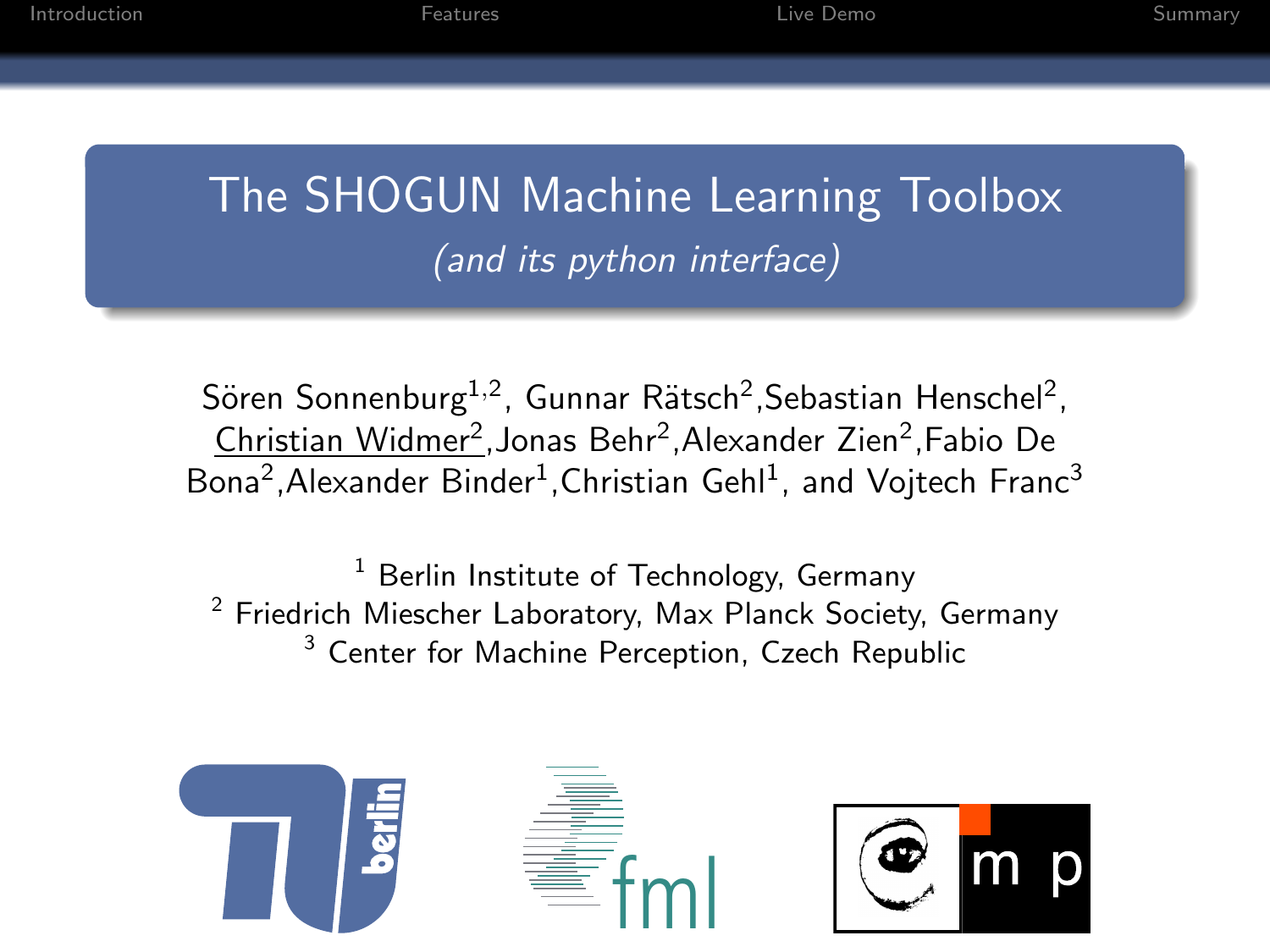| Introduction | Features | Live Demo | Summary |
|--------------|----------|-----------|---------|
|              |          |           |         |
|              |          |           |         |
| Outline      |          |           |         |









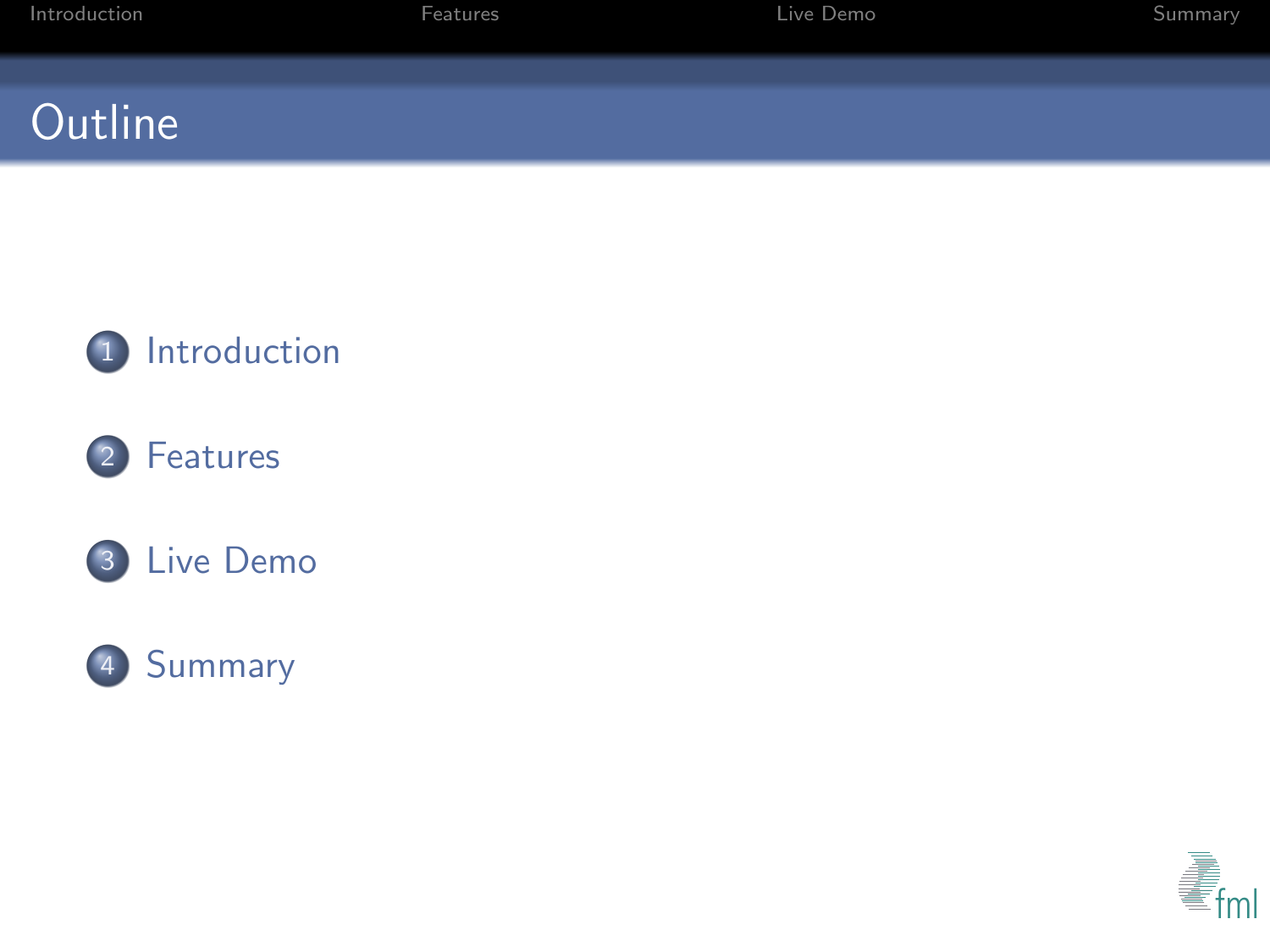| Introduction | Features | Live Demo | Summary |
|--------------|----------|-----------|---------|
| Introduction |          |           |         |

What can you do with the SHOGUN Machine Learning Toolbox [\[6\]](#page-12-0)?

- Types of problems:
	- Clustering (no labels)
	- Classification (binary labels)
	- Regression (real valued labels)
	- Structured Output Learning (structured labels)
- Main focus is on **Support Vector Machines** (SVMs)
- <span id="page-2-0"></span>Also implements a number of other ML methods like
	- Hidden Markov Models (HMMs)
	- Linear Discriminant Analysis (LDA)
	- Kernel Perceptrons

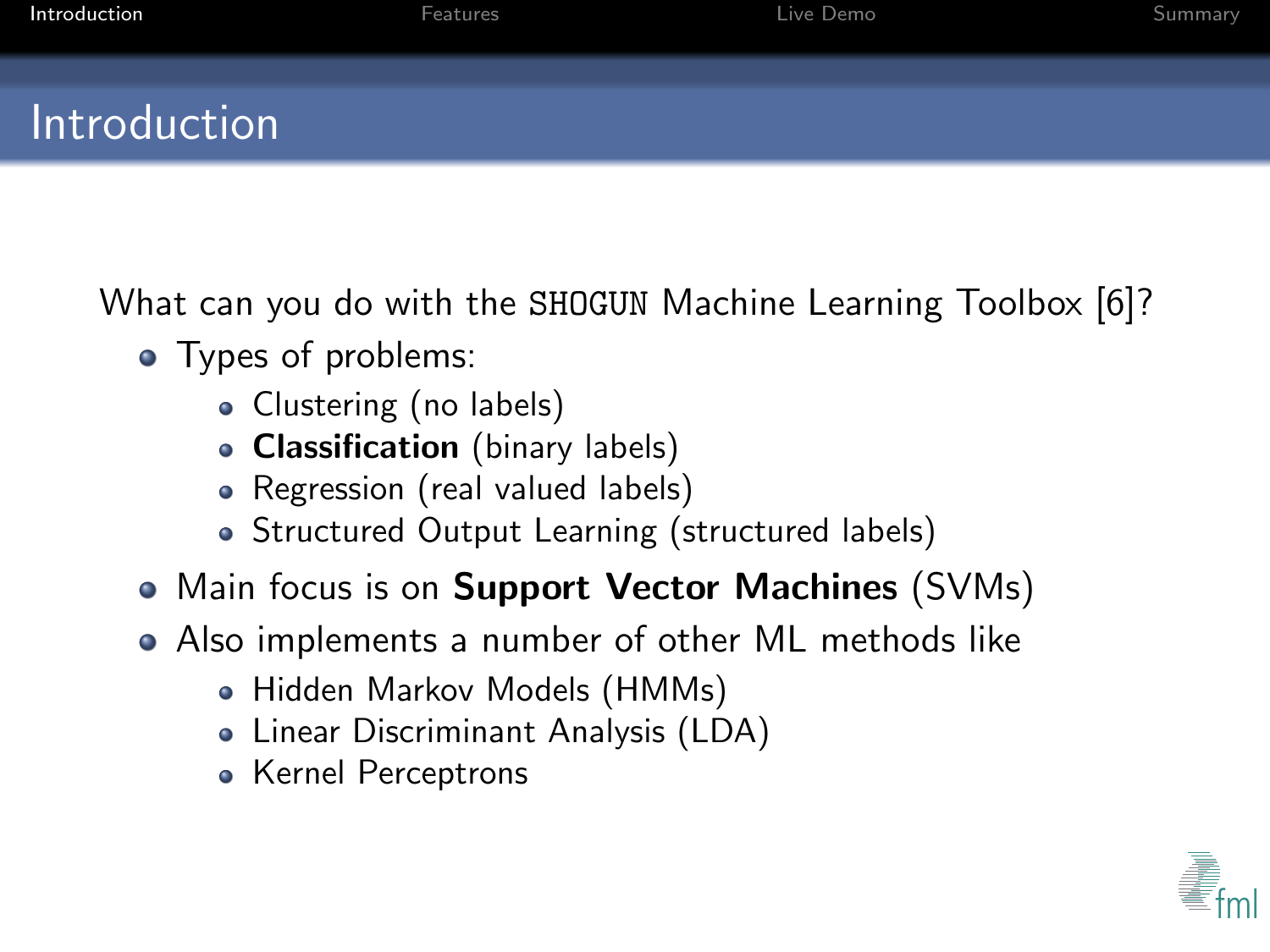# Support Vector Machine

- Given: Points  $x_i \in \mathcal{X}$   $(i = 1, \ldots, N)$  with labels  $y_i \in \{-1, +1\}$
- Task: Find hyperplane that maximizes margin



Decision function  $f(\mathbf{x}) = \mathbf{w} \cdot \mathbf{x} + b$ 

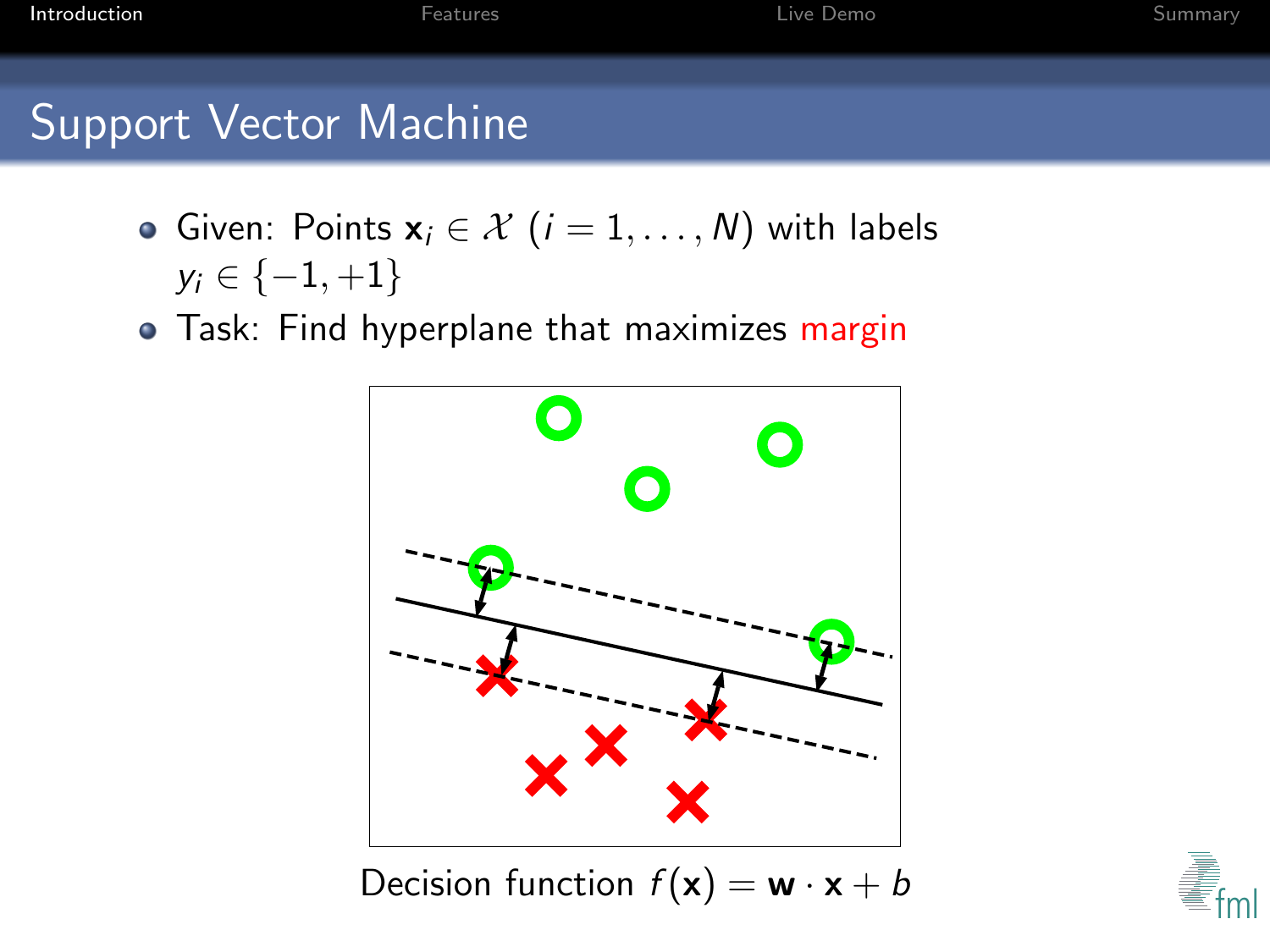### SVM with Kernels



SVM decision function in kernel feature space:

$$
f(\mathbf{x}) = \sum_{i=1}^{N} y_i \alpha_i \underbrace{\Phi(\mathbf{x}) \cdot \Phi(\mathbf{x}_i)}_{=k(\mathbf{x}, \mathbf{x}_i)} + b
$$
 (1)

- Training: Find parameters  $\alpha$
- Corresponds to solving quadratic optimization problem (QP)

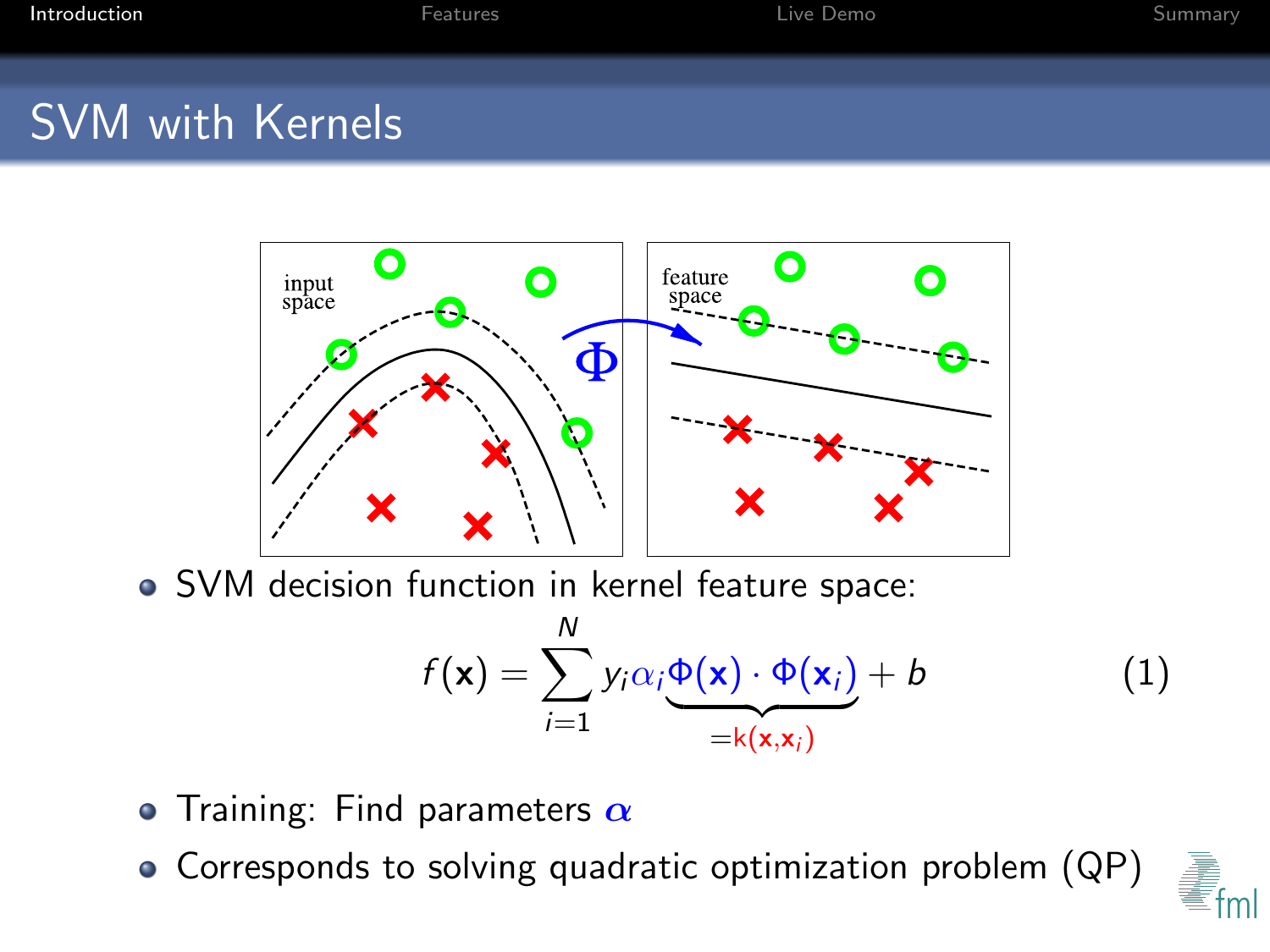## Large-Scale SVM Implementations

- Different SVM solvers employ different strategies
- Provides generic interface to 11 SVM solvers
- Established implementations for solving SVMs with kernels
	- $\bullet$  LibSVM
	- $\bullet$  SVM $^{light}$
- More recent developments: Fast linear SVM solvers
	- LibLinear
	- SvmOCAS [\[1\]](#page-11-0)
- Support of Multi-Threading

<span id="page-5-0"></span> $\Rightarrow$  We have trained SVMs with up to 50 million training examples

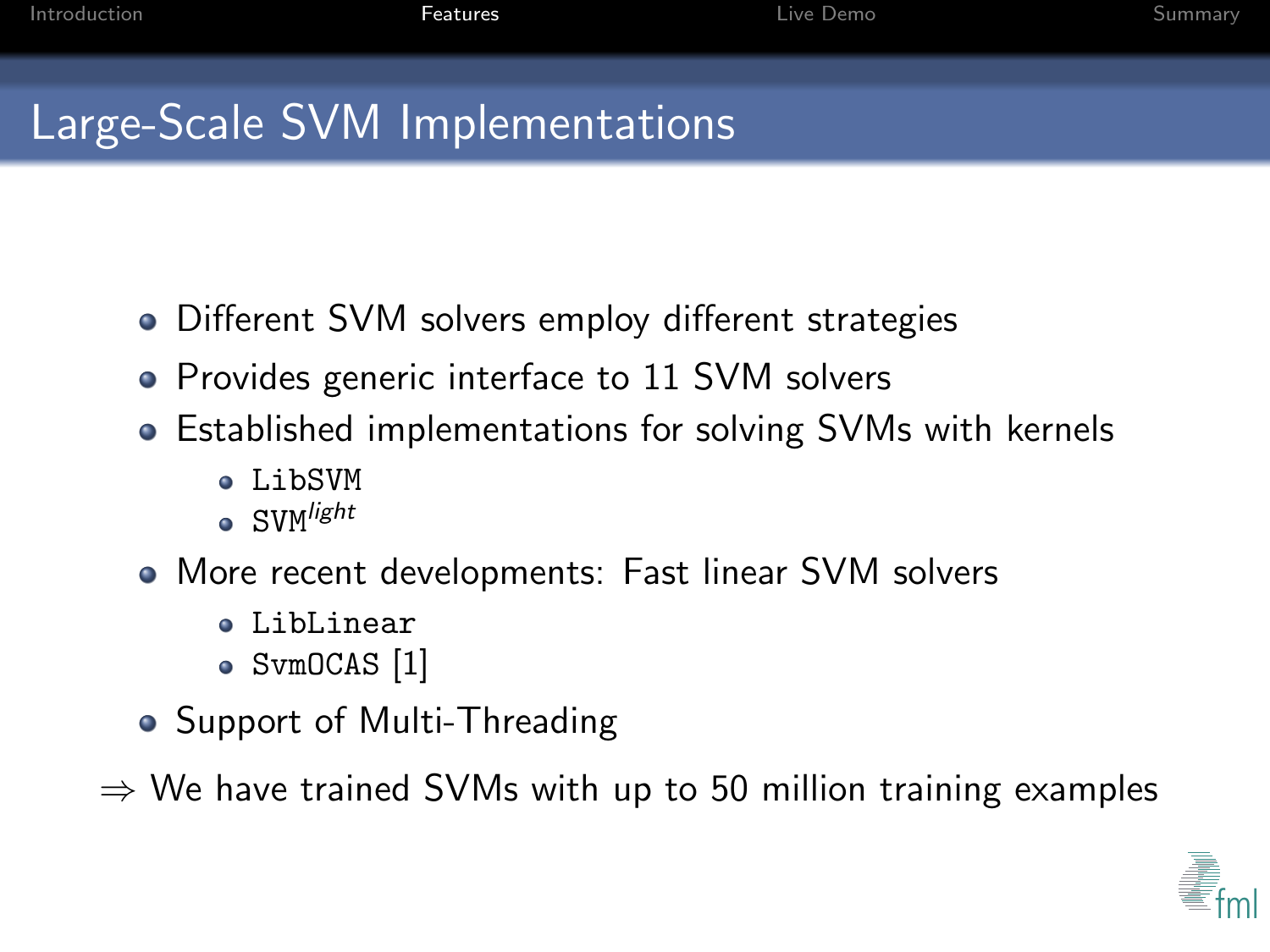# Various Kernel Functions

- Real-valued Data (will be in demo)
	- Linear Kernel, Polynomial Kernel, Gaussian Kernel
- String Kernels
	- Applications in Bioinformatics [\[3,](#page-11-1) [5,](#page-12-1) [7\]](#page-12-2)
	- Intrusion Detection
- **Heterogeneuous Data Sources** 
	- CombinedKernel class to construct kernel from weighted linear combination of subkernels  $K(x, z) = \sum_{i=1}^{M} \beta_i \cdot K_i(x, z)$
	- $\beta_i$  can be learned using Multiple Kernel Learning [\[4,](#page-11-2) [2\]](#page-11-3)

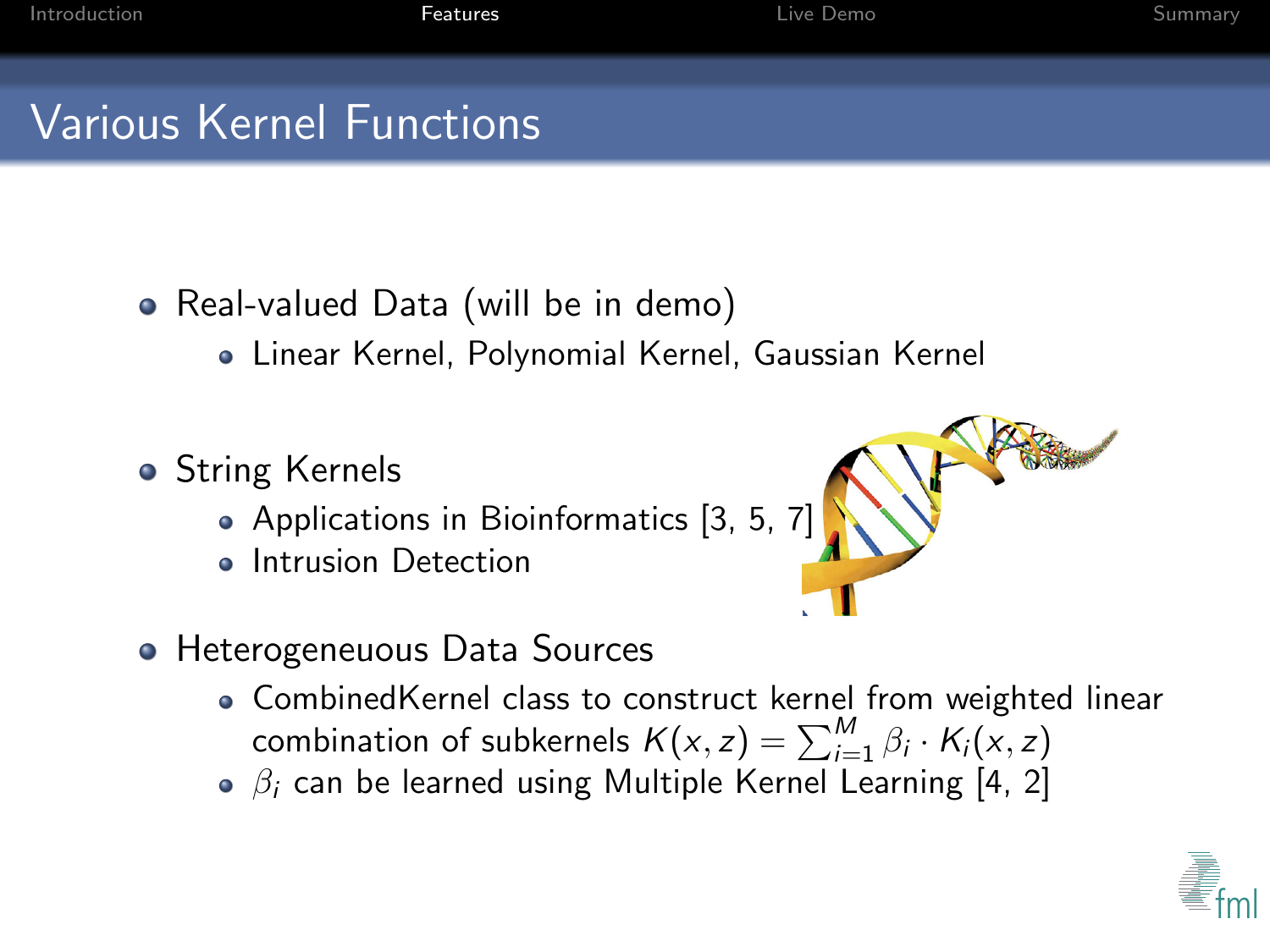## **Interoperability**

- Supports many programming languages
	- Core written in  $C++$  ( $> 130,000$  lines of code)
	- Glue code mostly written in Python  $\mathbb{Z}$
	- Additional bindings: Matlab, Octave, R
	- More to come, e.g. Java
- Supports many data formats
	- SVM<sup>light</sup>, LibSVM, CSV
	- $\bullet$  HDF5
- Community Integration
	- $\bullet$  Documentation available, many many examples ( $>600$ )
	- Source code is freely available
	- There is a Debian Package, MacOSX
	- Mailing-List, public SVN repository (read-only)
	- Part of MLOSS.org

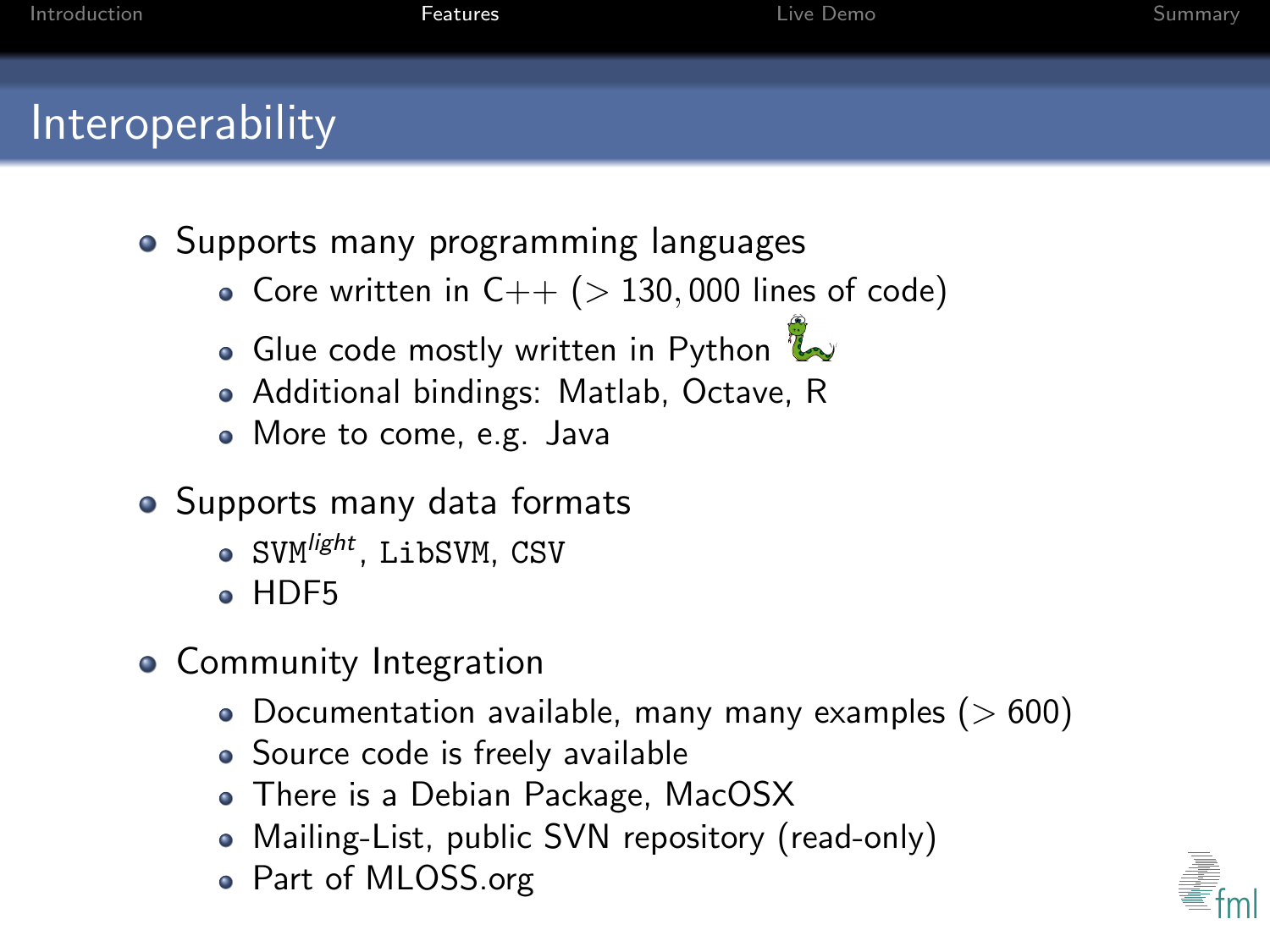| Introduction | Features | Live Demo | Summary |
|--------------|----------|-----------|---------|
| Demo:        |          |           |         |

### • Support Vector Classification

Task: separate 2 clouds of points in 2D

### Simple code example: SVM Training

```
lab = Labels(labels)
train = RealFeatures(features)
gk = GaussianKernel(train, train, width)
svm = LibSVM(10.0, gk, lab)
svm.train()
```
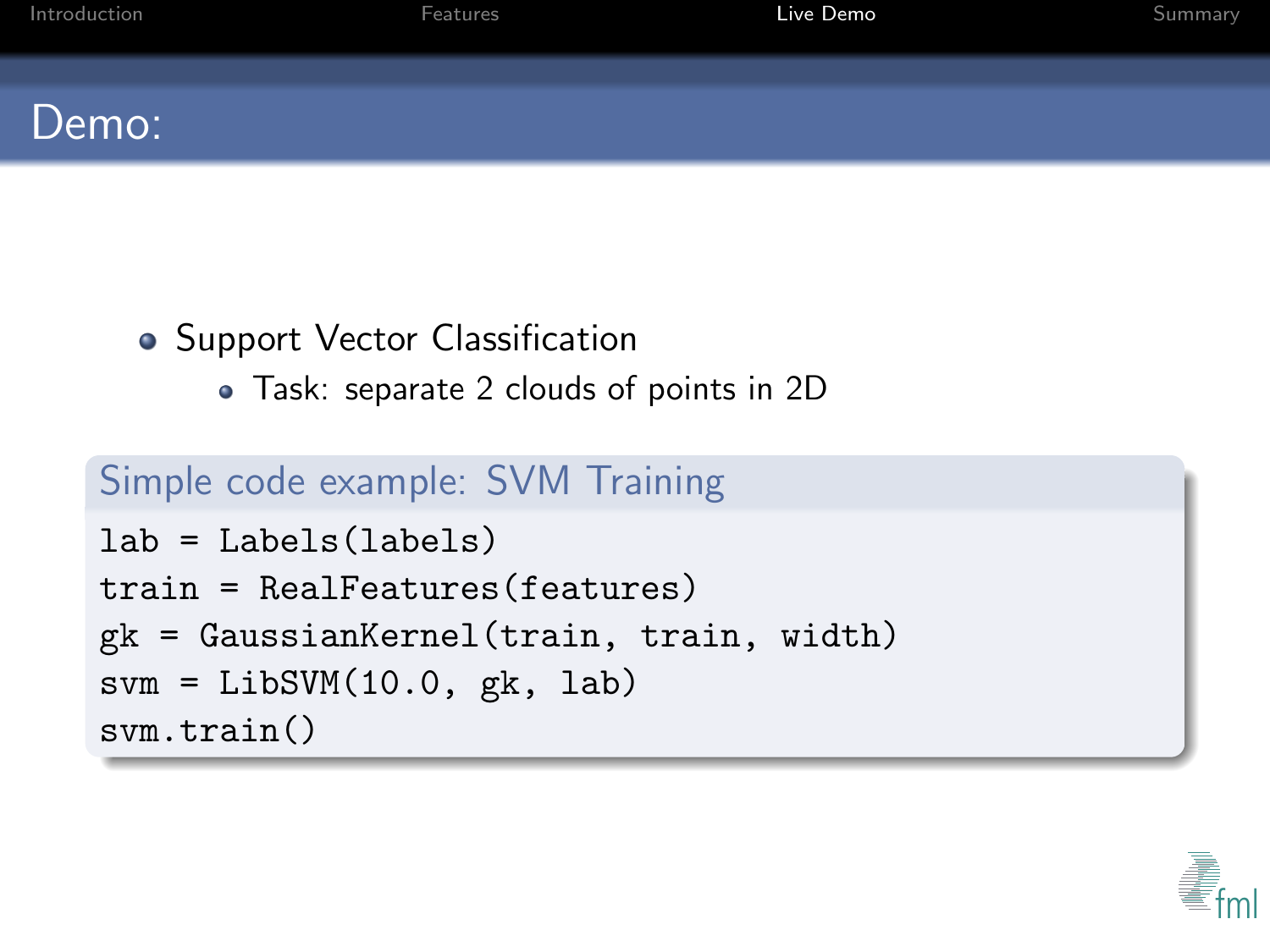# When is SHOGUN for you?

- You want to work with SVMs (11 solvers to choose from)
- You want to work with Kernels (35 different kernels)  $\Rightarrow$  Esp.: String Kernels / combinations of Kernels
- You have large scale computations to do (up to 50 million)
- You use one of the following languages: Python, R, octave/MATLAB,  $C_{++}$
- <span id="page-9-0"></span>• Community matters: mloss.org, mldata.org

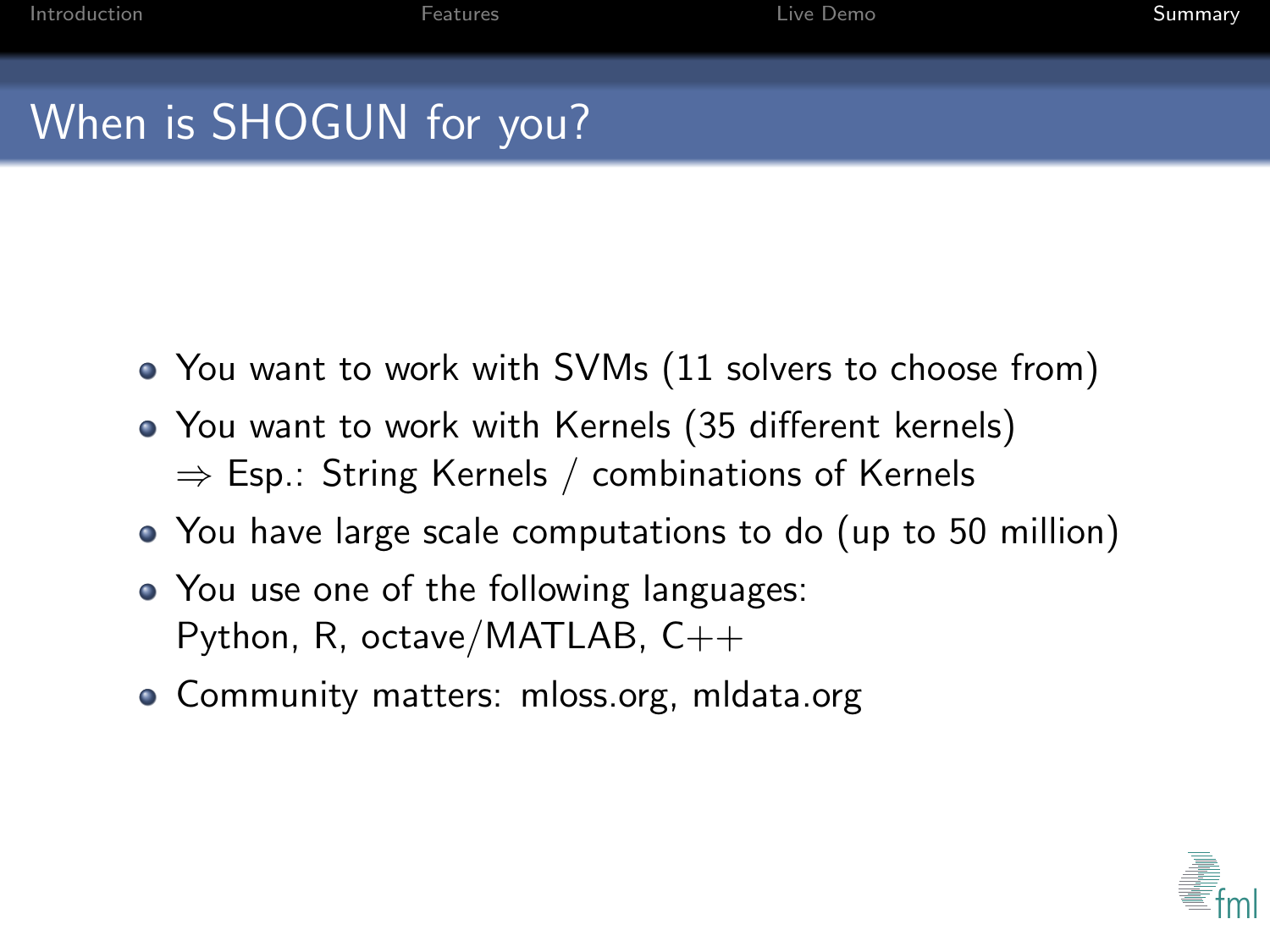| Introduction | Features | Live Demo | Summary |
|--------------|----------|-----------|---------|
| Thank you!   |          |           |         |

### Thank you for your attention!!

### For more information, visit:

- Implementation <http://www.shogun-toolbox.org>
- More machine learning software <http://mloss.org>
- Machine Learning Data <http://mldata.org>

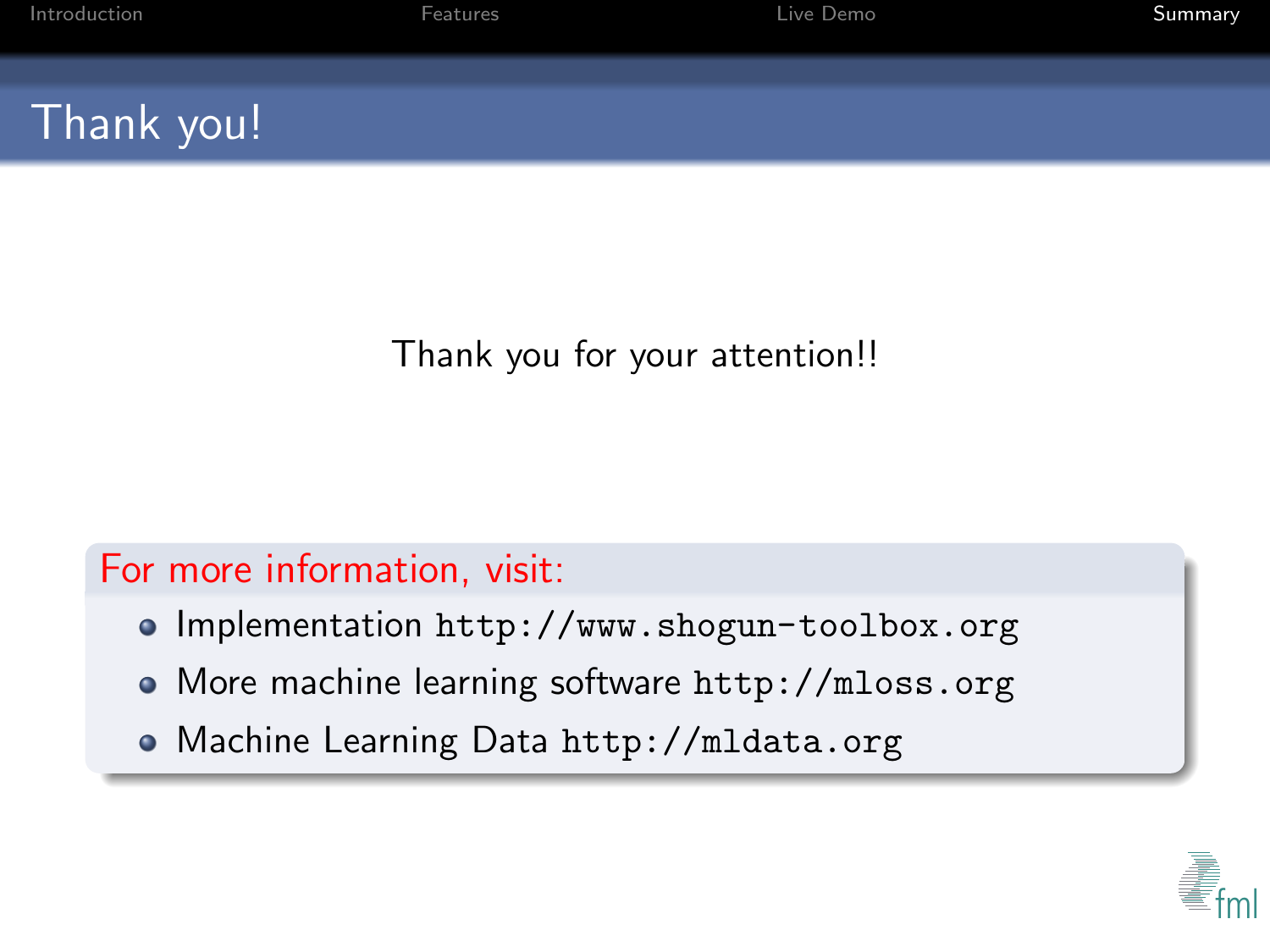### References I

<span id="page-11-0"></span>畐

#### V. Franc and S. Sonnenburg.

Optimized cutting plane algorithm for large-scale risk minimization. The Journal of Machine Learning Research, 10:2157–2192, 2009.

<span id="page-11-3"></span>ã M. Kloft, U. Brefeld, S. Sonnenburg, P. Laskov, K.R. Müller, and A. Zien. Efficient and accurate lp-norm multiple kernel learning. Advances in Neural Information Processing Systems, 22(22):997–1005,

2009.

<span id="page-11-1"></span>

G. Schweikert, A. Zien, G. Zeller, J. Behr, C. Dieterich, C.S. Ong, P. Philips, F. De Bona, L. Hartmann, A. Bohlen, et al.

mGene: Accurate SVM-based gene finding with an application to nematode genomes.

Genome research, 19(11):2133, 2009.

<span id="page-11-2"></span>

S. Sonnenburg, G. Rätsch, C. Schäfer, and B. Schölkopf.

Large scale multiple kernel learning.

The Journal of Machine Learning Research, 7:1565, 2006.